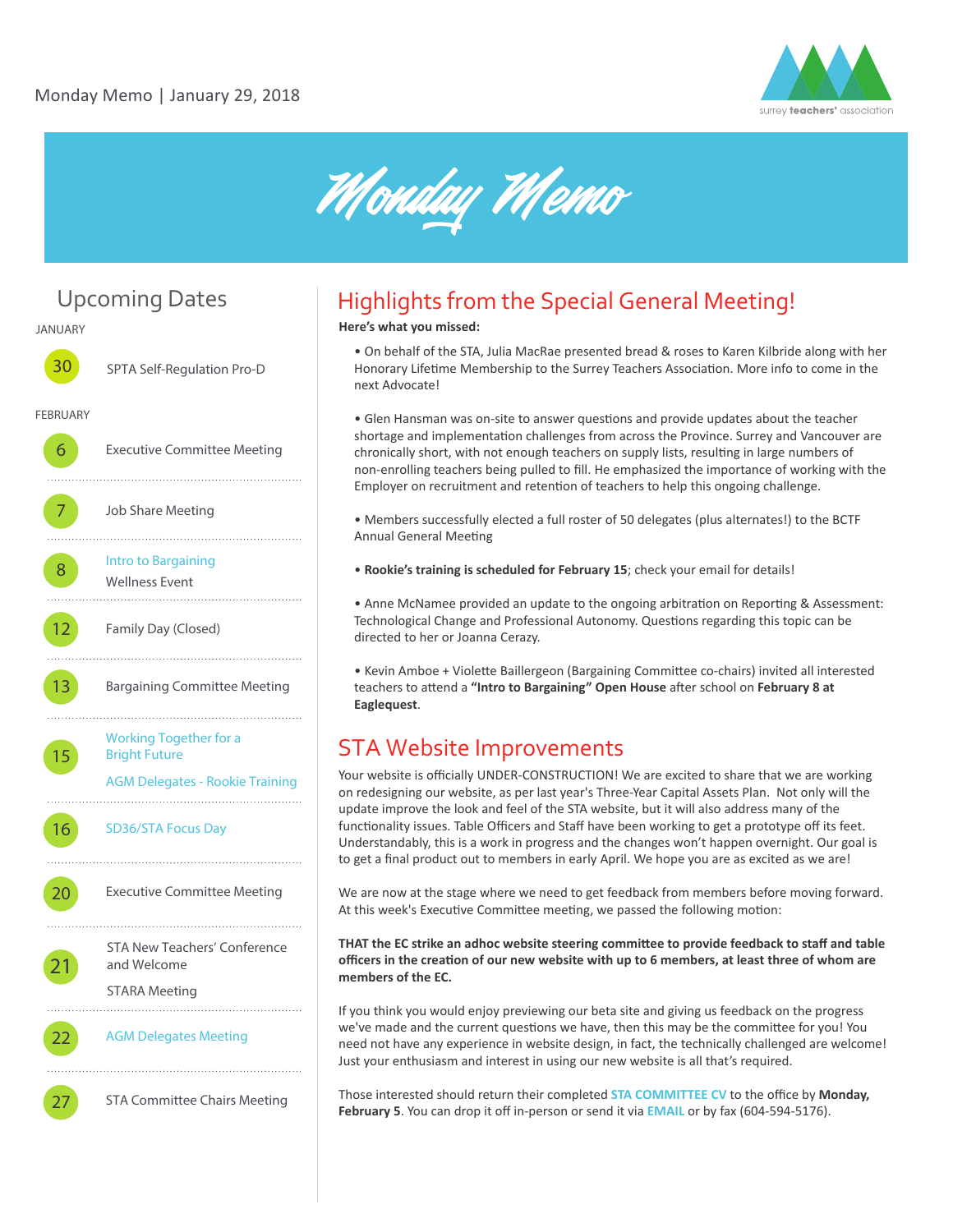#### Job Sharing: Know Your Rights!

Join your colleagues on Wednesday, February 7 at Eaglequest to connect with potential job-share partners and learn about your rights when it comes to job shares. The STA will facilitate this information session and answer any questions you may have. In addition to taking you through the application process, you will learn about possible denials and what options you have available to you. Bring your questions! Snacks and beverages will be provided. Babies welcome!

## Qualification Deadline: January 31!

We are expecting that there will be a large number of postings for positions that require special training or specific experience, especially LST and IST teachers, for next school year. In order to be shortlisted in Rounds 1 and 2, teachers need to be listed in the District Qualification Book.

Teachers who are interested in changing their assignments to such positions need to apply to the Human Resources Department by January 31st to have their qualifications evaluated. The evaluation will be completed by March 31. (CA, Article E.28.1)

Job descriptions and evaluation forms for specific jobs can be found on the **[DISTRICT WEBSITE](https://www.surreyschools.ca/careers/jobdescriptionhandbook/Pages/default.aspx)** .

## Term Assignments & Split-Shifts

Call for information! **[JOANNA CERAZY](grv-spt@surreyteachers.org)** is compiling data from teachers and wants to hear from you!

Send her a quick **[EMAIL](grv-spt@surreyteachers.org)** if:

- You were placed into a "term assignment" for 2 consecutive years.
- You teach a split-shift schedule.



Colleagues, we need some volunteers to help run our event. Are you a bartender who could help us out? Would you help take tickets at the door or sell raffle tickets? Please contact Julia at 604-592-8395 or 2-vp@surreyteachers.org if you could volunteer with us the evening of Feb 15th. Thanks in advance!



#### February 16 Focus Day: REGISTRATION IS NOW OPEN!

**The STA and District are pleased to announce the theme of this year's Focus Day which is: "The Heart of the Learner." We are hoping you will consider joining us on Feb. 16th at North Surrey Secondary where we are pleased to welcome our keynote speaker Ivan Coyote. Ivan is a natural storyteller and brings**  humour, passion, and deep personal connection to stories of sexual orientation and gender identity in a manner that will **resonate for us all. The keynote will not only be an entertaining and thought provoking start to the day, but it is also symbolic of our commitment to the importance of this topic in our daily work with students. The district is deeply commi�ed to our vision of all schools being safe and caring places for all students, staff and community members. You will see our**  policy, which was co-written with all stakeholders, in action as **we embrace the SOGI 123 curriculum and resources that support inclusive schools. We are certain you will enjoy the session and will indeed find it engaging.** 

In addition to what is a packed day, we are also pleased to **welcome numerous other speakers who will focus on a range of topics from ecological consciousness and playfulness to mathema�cs inquiry.** 

**Once again, we are pleased to welcome all speakers and par�cipants to our joint STA/SD36 Focus day and we hope you enjoy the sessions and opportunity to network with colleagues.**

**See th[e WEBSITE](https://surreyfocusday.ca/) for more informa�on and to complete your**  registration.

In addition to a keynote presentation you won't want to miss, **the day's 2 sessions offer a smorgasbord of workshops, featuring sessions from the Surrey English Teachers' Associa** tion and the Surrey Teacher-Librarians' Association, you'll be sure to find something that tickles your fancy! Don't delay: **register now!**